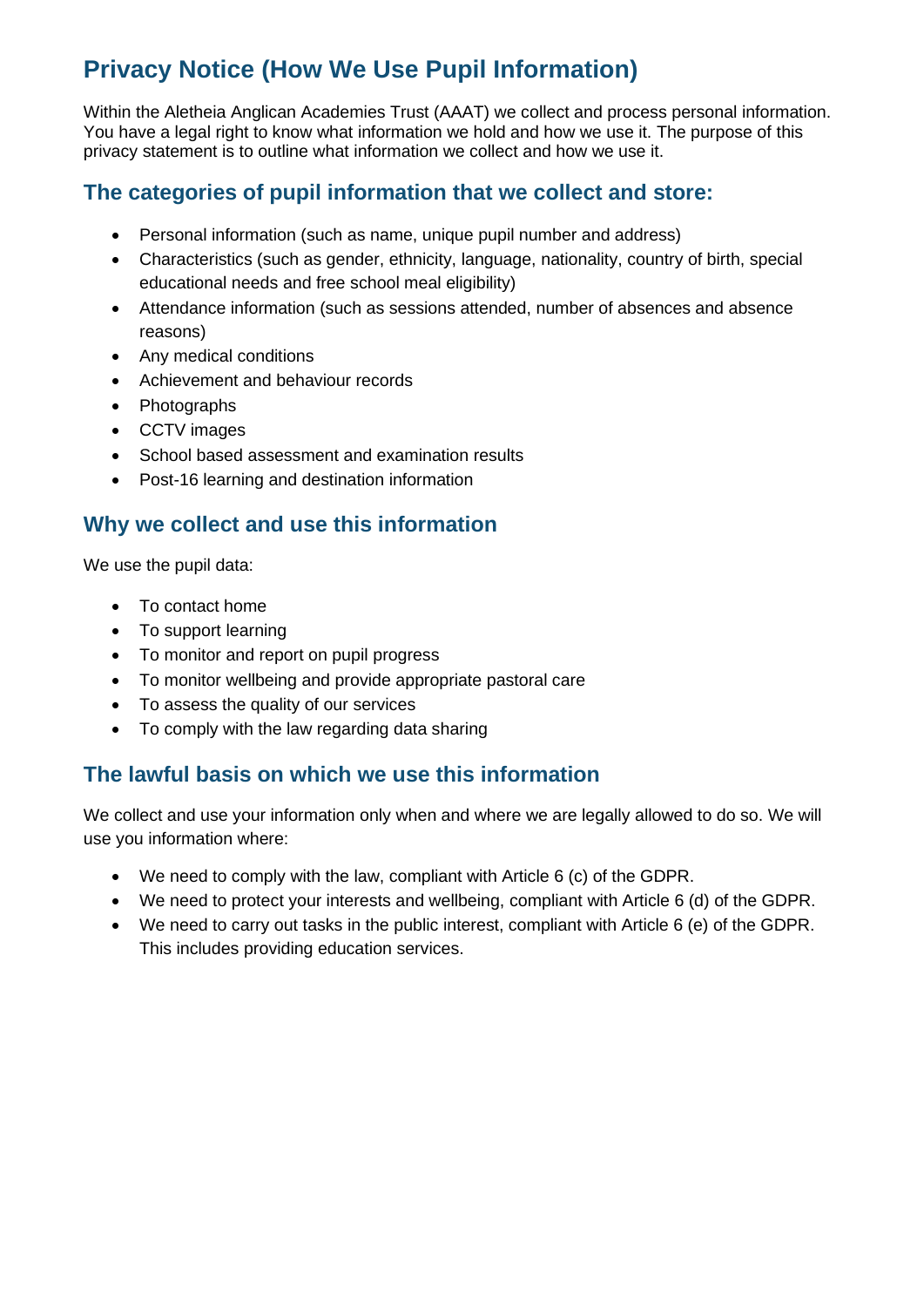## **Collecting pupil information**

Most of the pupil information that we collect is required by law. However, there are occasions when we will ask for consent for additional information. You are under no obligation to provide additional consent and can be withdrawn at any time.

This may include (but is not limited to):

- Use of a pupil's photograph
- Use of a pupil's fingerprint for cashless catering
- Use of a pupil's information on the school website

### **Storing pupil data**

We will keep personal information about you while you are a pupil at our school. Where we have a lawful basis, some personal information will be retained beyond this point.

We are currently reviewing our data retention and data destruction policies and will update the website with this information when the review process is complete.

#### **Who we share pupil information with**

We routinely share pupil information with:

- Parents or carers
- Health and social welfare authorities
- Educational establishments that the pupil attends after leaving us
- Kent local authority
- Examination boards
- Department for Education (DfE)
- Ofsted
- Educational service providers (who have been verified as GDPR compliant). Examples include Educake, Edurio, GCSEPod, Kerboodle, PiXL, Speakers for Schools, and Unifrog.
- Police and legal services

#### **Why we share pupil information**

We do not share information about our pupils with anyone without consent unless the law, the GDPR, and our policies allow us to do so.

We share pupils' data with the Department for Education (DfE) on a statutory basis. This data sharing underpins school funding and educational attainment policy and monitoring.

We are required to share information about our pupils with the (DfE) under regulation 5 of The Education (Information About Individual Pupils) (England) Regulations 2013.

#### **Data collection requirements:**

To find out more about the data collection requirements placed on us by the Department for Education (for example; via the school census) go to [https://www.gov.uk/education/data-collection](https://www.gov.uk/education/data-collection-and-censuses-for-schools)[and-censuses-for-schools.](https://www.gov.uk/education/data-collection-and-censuses-for-schools)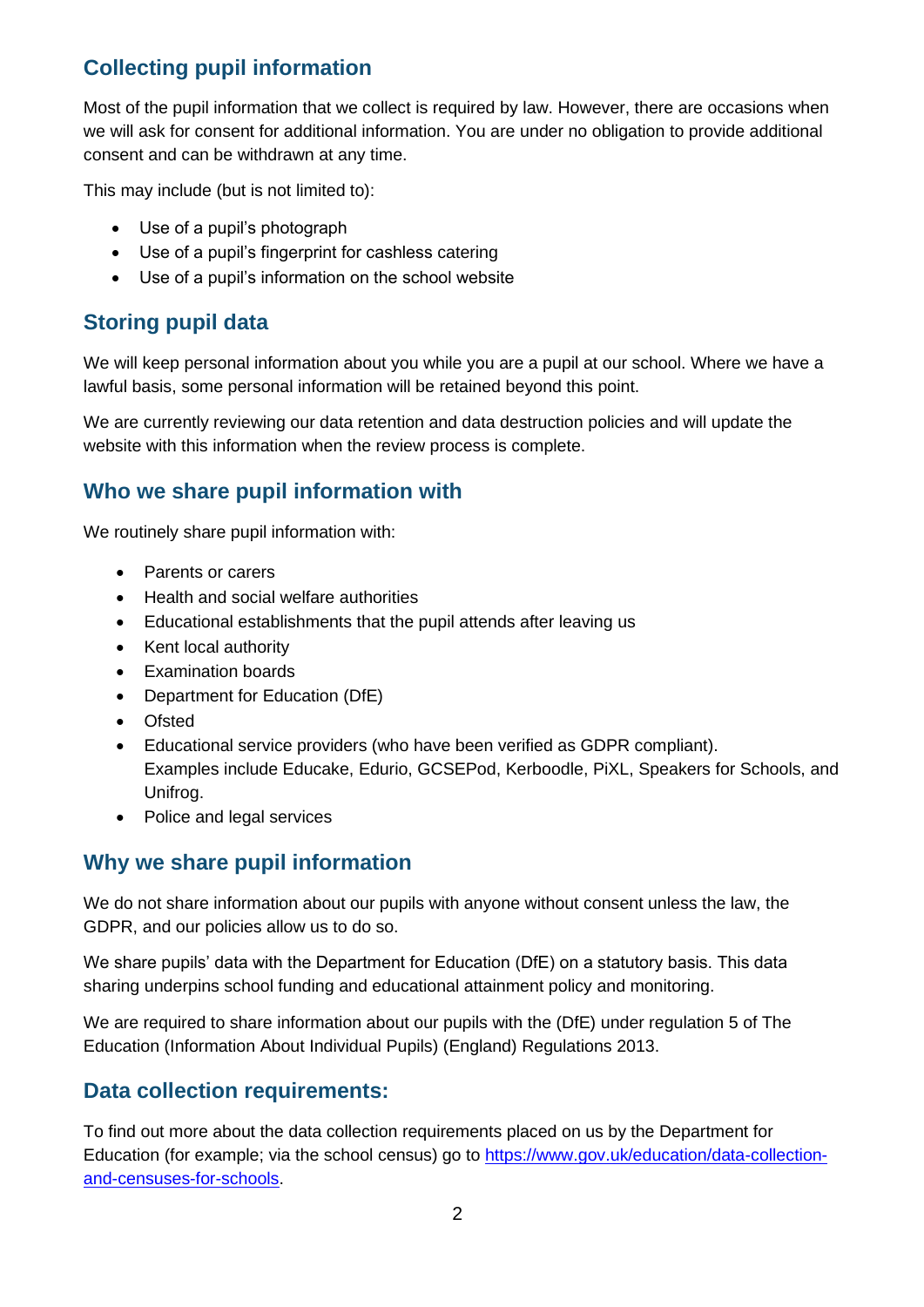### **Youth support services**

Once our pupils reach the age of 13, we also pass pupil information to our local authority and / or provider of youth support services as they have responsibilities in relation to the education or training of 13-19 year olds under section 507B of the Education Act 1996.

This enables them to provide services as follows:

- youth support services
- careers advisers

A parent or guardian can request that **only** their child's name, address and date of birth is passed to their local authority or provider of youth support services by informing us. This right is transferred to the child / pupil once he/she reaches the age 16.

We will also share certain information about pupils aged 16+ with our local authority and / or provider of youth support services as they have responsibilities in relation to the education or training of 13-19 year olds under section 507B of the Education Act 1996.

This enables them to provide services as follows:

- post-16 education and training providers
- youth support services
- careers advisers

For more information about services for young people, please visit our local authority website <http://www.kent.gov.uk/>

# **The National Pupil Database (NPD)**

The NPD is owned and managed by the Department for Education and contains information about pupils in schools in England. It provides invaluable evidence on educational performance to inform independent research, as well as studies commissioned by the Department. It is held in electronic format for statistical purposes. This information is securely collected from a range of sources including schools, local authorities and awarding bodies.

We are required by law, to provide information about our pupils to the DfE as part of statutory data collections such as the school census and early years' census. Some of this information is then stored in the NPD. The law that allows this is the Education (Information About Individual Pupils) (England) Regulations 2013.

To find out more about the NPD, go to [https://www.gov.uk/government/publications/national-pupil](https://www.gov.uk/government/publications/national-pupil-database-user-guide-and-supporting-information)[database-user-guide-and-supporting-information.](https://www.gov.uk/government/publications/national-pupil-database-user-guide-and-supporting-information)

The department may share information about our pupils from the NPD with third parties who promote the education or well-being of children in England by:

- conducting research or analysis
- producing statistics
- providing information, advice or guidance

The Department has robust processes in place to ensure the confidentiality of our data is maintained and there are stringent controls in place regarding access and use of the data.